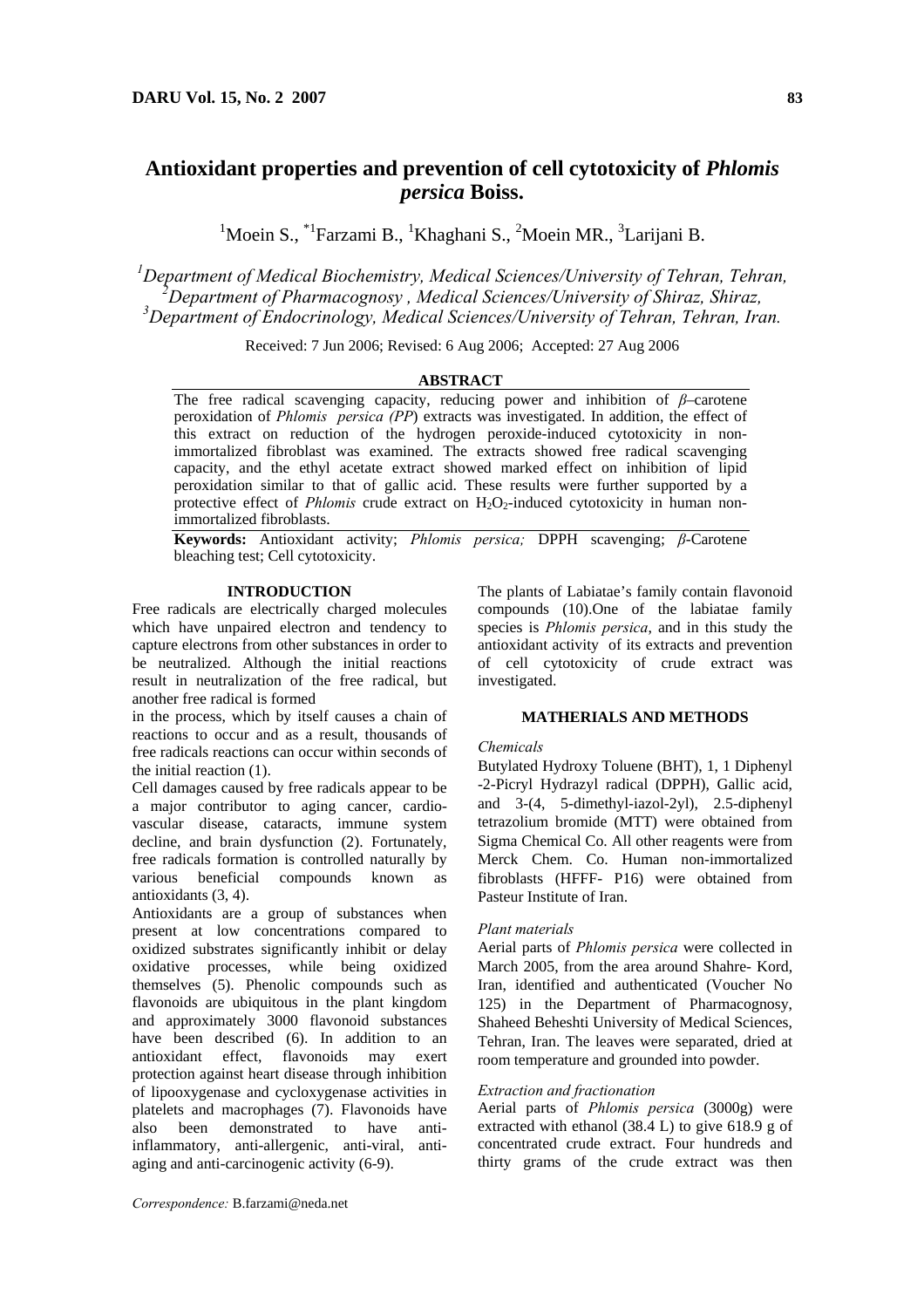suspended in 400 ml of water and filtered. A 250 ml of the aqueous solution was extracted concecutively with 250 ml portions of petroleum ether, chloroform, ethyl acetate and n-butanol.

#### *Measurement of reducing power*

The reducing power of extracts of *Phlomis persica* was determined using the method described by Hartwell (11). A series of concentrated extract of *Phlomis persica* (12.5, 25, 50, 100 and 200 µg/ ml) in methanol were made and mixed with 0.2 M phosphate buffer of pH, 6.6 containing 1% ferrocyanate. The mixture was incubated at 50 ºC for 20 minutes. To 5 ml of this mixture was added 2.5 ml of 10% trichloroacetic acid and the mixture was centrifuged at 3000 g for 10 minutes. The supernatant was separated and mixed with 2.5 ml of distilled water containing 0.5 ml of 1% ferric chloride. The absorbance of this mixture which could be a measure of antioxidant activity of the extract was determined at 700 nm (11).

### *Determination of antioxidant using DPPH*

The antioxidant activity of plant extract and the standard antioxidants were assessed on the basis of radical scavenging effect of the stable DPPH free radical. In a modified assay (12), 200 µl of a 100 mM solution of DPPH radical in methanol was mixed with 20  $\mu$ l of 12.5-400  $\mu$ g/ml extracts, BHT and gallic acid respectively and solutions were left at room temperature for 30 minutes. The DPPH radical inhibition was measured at 490 nm by using a micro-plate reader model Panasonic KX-P108 athos 2020.

The  $IC_{50}$  of each sample (concentration in  $\mu$ g/ml required to inhibit DPPH radical formation by 50%) was calculated by Matlab software. Tests were carried out in triplicates.

The antioxidant activity (AOA) is given by:

## 100-  $[(A)$  sample- $(A)$  blank)  $\times$  100/ $(A)$  control]

Where "A" is the absorbance of the samples in wells. DPPH (without plant extract) and methanol were used as control and blank respectively.

## *β*- *Carotene bleaching test*

For this assay modification of a reported method (13) was employed. One miligram of *β-* carotene was dissolved in 5 ml of chloroform and to 1 ml of this solution was added 25 µl of linoleic acid and 200 mg of tween 40. Following evaporation of chloroform under vacuum at 40˚C, the residue was treated with 50 ml of oxygenated pure water (oxygenation was performed by bubbling air through water for 15 min) and the mixture was vigorously shaken. This emulsion was prepared freshly before each experiment. Stock solution of extract (0.1%) and antioxidants as standards

(0.01%) were prepared in methanol .To each well of 96 well microliter was added 250 µl of *β*carotene emulsion in linoleic acid, and 30µl of solution of extracts in methanol. An equal amount (30 µl) of methanol was used as the blank. The microtiter plates were incubated at 55°C for 105 min and the absorbance of samples were measured by a micro plate reader (Panasonic Kx-P108 athos 2020) at 492 nm (14). The antioxidant activity coefficient (ACC) was given by a modified version of the formula of Chevolleau et.al (15)

$$
ACC = [(AA105-AB105)/(AB0-AB105)]
$$

In which  $A_A$ 105 and  $A_B$ 105 are the absorbencies of the test and blank samples at zero and 105 min respectively and  $A_B0$  is the absorbance of the blank sample at t=0 min.

#### *Determination of the phenolic compounds*

The content of total phenolic compounds in methanolic solutions of the crude extract was determined by a described method (16). For the preparation of calibration curve, 1ml aliquots of 0.024, 0.075, 0.105 and 0.3mg/ml gallic acid solutions in methanol were mixed with 5ml of folin-ciocalteu reagent (diluted ten fold) and 4ml (75g/l) of sodium carbonate. The absorption was read after 30 min at 20 <sup>º</sup> C at 765 nm and the calibration curve was constructed. One ml of methanolic solution of the crude extract (10 g/l) was mixed with the same reagents as described above, and after 1 hour the absorption was measured for determination of plant phenolic componds. All determinations were performed in triplicates. Total content of the phenolic compounds in methanolic solution of the crude extract equivalent to gallic acid (GAE) was calculated from the formula:

$$
C =\!\!c.V\!/\!m'
$$

Where C is total content of phenolic compounds in  $me/e$  of the extract, equivalent to GAE; c is the concentration of gallic acid which is found from the calibration curve in mg /ml; V is the volume of extract in ml; and m is the weight of the plant crude extract.

#### *Cell culture and treatments*

Human non –immortalized fibroblast (HFFF-P16) cell were obtained from Pasteur institute. The cells were grown at  $37^{\circ}$  C in humidified 5% CO<sub>2</sub> 95% air mixture in DMEM (Dulbecco's modified Eagle medium) supplemented with 15% fetal calf serum(FCS), 1m of L-glutamine, 100U/ml of penicillin and streptomycin. The medium was replaced 3 times in a week until the cells were near confluency. The crude extract of *Phlomis persica* was dissolved in the minimum amount of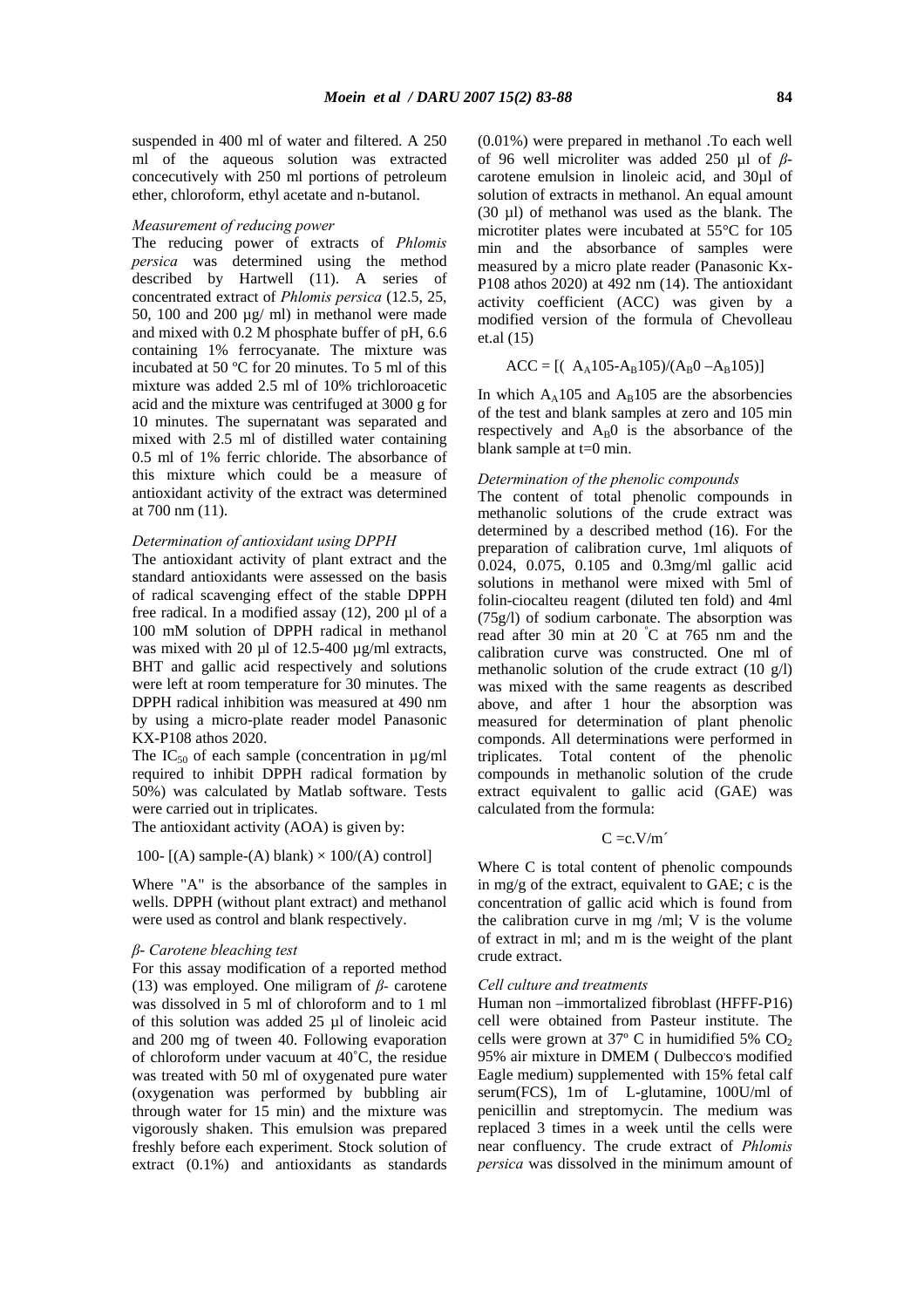dimethyl sulphoxide (DMSO) in a way that the final DMSO concentration was never higher than 0.05% when mixed with culture medium. DMSO at this concentration has not been reported toxic for the cells. The solution of crude extracts in DMSO (12.5-25 µg/ml) were added to the culture medium and kept at incubator for 24 hours, solution of gallic acid in DMSO (6.25µg/ml) was used as a standard. After 24 hours the cells in plates  $(32\times10^4/\text{ml})$  were treated with 0.1 mM  $H<sub>2</sub>O<sub>2</sub>$  for 30 minutes and then washed with buffer phosphate.

### *MTT bioassay*

MTT bioassay measures the conversion of tetrazolium salt to the colored product, the concentration of which can be measured spectrophotometrically (17). Twenty µl of 0.5% MTT in PBS was added to each micro well. The microplate was put in incubator (37ºC) for 6 hours, the supernatant was removed and replaced with 200µL of acidified isopropranol and 20µL of 3% (W/V) dodecyl sulphate in water.

The optical density of each sample was measured with a micro plate spectrophotometer reader

(Panasonic Kx-P108 athos 2020) at 570 nm. Five replicates were performed for each sample. Reduction in  $H_2O_2$  cytotoxicity were determined and expressed in percent by crude extract and gallic acid as standard.

#### *Statistical evaluation*

Mean ±SD are given. The data were analyzed for statistical significance using one way ANOVA followed by Tukey or Dunnett post test. P values less than 0.05 were considered significant.

#### **RESULTS**

#### *Reducing power capacity*

Fig (1) shows the reducing power of the crude, butanolic and ethyl acetate extracts of *Phlomis persica*, and BHT and gallic acid as standards at equal concentrations of 12.5  $\mu$ g /ml to 200  $\mu$ g /ml.

#### *Radical scavenging activity*

Fig (2) depicts radical scavenging effect of the crude, buthanolic and ethyl acetate extracts of *Phlomis persica* (PP) and BHT and gallic acid as standards in concentrations of 12.5 to 400 µg/ml. The  $IC_{50}$  of BHT and gallic acid were found to be 68 and 2.49  $\mu$ g/ml respectively. The IC<sub>50</sub> of the ethyl acetate extract  $(116.2 \pm 1.5 \text{ µg/ml})$  was less than butanolic extract  $(148.1 \pm 3.5 \,\mu g/ml)$ .

## *β-carotene bleaching test*

The results of *β*- carotene bleaching test are illustrated in table 2. The ACC of ethyl acetate

extract of *Phlomis* was more than *Phlomis* crude extract and butanolic fraction  $(P < 0.001)$ .

| <b>Table 1.</b> IC <sub>50</sub> of antioxidant compounds and <i>Phlomis</i> |  |
|------------------------------------------------------------------------------|--|
| extracts compared with BHT and Gallic acid                                   |  |

| Antioxidant compounds                | $IC_{50}$ µg/ml <sup>a</sup> |
|--------------------------------------|------------------------------|
| Gallic acid                          | $2.49 + 6$                   |
| <b>RHT</b>                           | $63.17 + .9$                 |
| <i>Phlomis</i> ethyl acetate extract | $116.2 + 1.5$                |
| <i>Phlomis</i> butanolic extract     | $148.1 + 3.5$                |
| Phlomis crude extract                | $169.8 + 5$                  |

a: Each value reperesents the mean ± SD

The IC50 of ethyl acetate extract was less than butanolic extract and crude extract ( $P < 0.05$ ).

**Table 2.** Antioxidant activity of *Phlomis* extracts in comparison with BHT and gallic acid as measured by the  $\overline{BCBT}^a$  method.

| <b>Antioxidant compound</b>      | ACC <sup>b</sup>   |
|----------------------------------|--------------------|
| <b>BHT</b>                       | $866.6 \pm 15.7$   |
| gallic acid                      | 754.03+44.28       |
| Phlomis crude extract            | $218.27 + 26.5$    |
| <i>Phlomis</i> butanolic extract | $350.6 + 24.4$     |
| Phlomis ethyl acetate extract    | $656.54 \pm 30.56$ |

a) BCBT ( *β* –Carotene Bleaching Test).

b) Antioxidant activity coefficient by BCBT method given as ACC.

**Table 3.** Effects of *Phlomis* extracts on H<sub>2</sub>O<sub>2</sub> induced cytotoxicity in non immortalized fibroblasts. MTT (% of control) % Inhibition of  $H_2O_2$  cytotoxicity

| Control                      | 100                    |
|------------------------------|------------------------|
| $H_2O_2(0.1mM)$              | $45.2 \pm 2.9^{\circ}$ |
| Gallic acid $6.25 \mu g/ml$  | $92.4 \pm 2.8^b$       |
| <i>Phlomis</i> extract       |                        |
| $12.5 \mu g/ml$              | $72.8 + 3.3^{b}$       |
| $25.0 \,\mathrm{\upmu g/ml}$ | $80.2 \pm 4.5^{b}$     |

 $a^a$  Each value represents the mean  $\pm$  SD of five experiments significant vs control untreated fibroblasts and  $\rm{^b}$  vs  $\rm{H_2O_2}$ treated cell (P< 0.01).

#### *Cell culture*

The results of  $H_2O_2$  cytotoxicity in fibroblasts cells was evaluated on the basis of its effects on cell growth factor (MTT test) and are listed in Table 3. Cell growth was significantly suppressed in the  $H_2O_2$  treated cells. Addition of the crude extract (12.5 and 25µg) before exposure to peroxide mitigated the cytotoxic response and this effect was concentration dependent. Under the same conditions gallic acid  $(6.25 \text{ µg/ml})$  reduced the cytotoxicity of  $H_2O_2$ . The extract of *Phlomis persica* at concentrations of 12.5, 25,  $\mu$ g/ml, were not cytotoxic.

## **DISCUSSION**

Species of labiatae's due to their distribution and diversity in the Mediterranean region and their essential oils are a point of interest from the botanic, taxonomic, chemical composition and ecological aspects (18).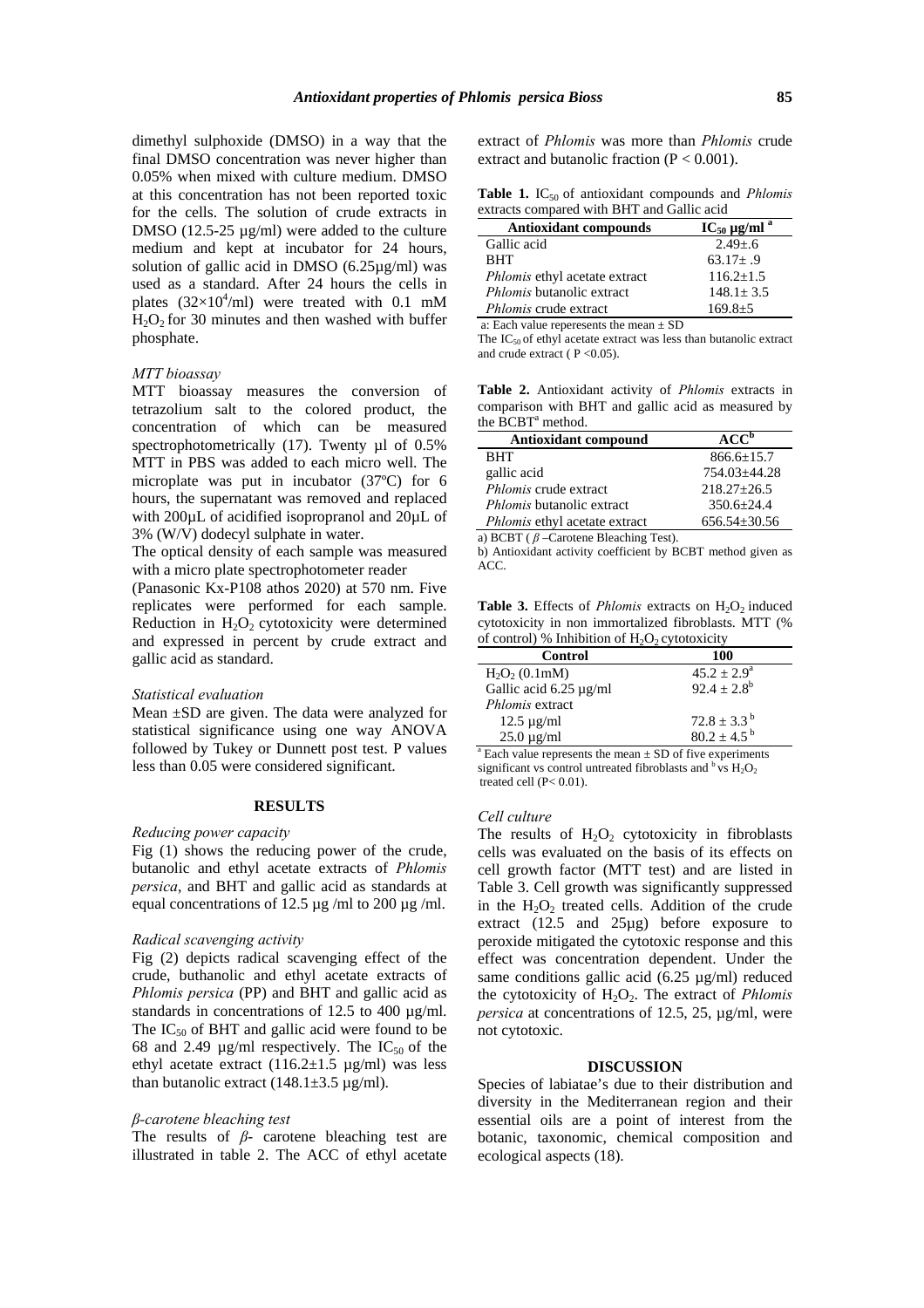

**Figure 1.** Reducing power of *Phlomis persica* compared with antioxidant standards BHT and gallic acid (gallic acid is diluted 1:10).



**Figure 2.** Radical scavenging activity of *Phlomis* extracts compared with BHT and gallic acid (gallic acid is diluted 1:10). Radical scavenging activity of *Phlomis* ethyl acetate extract is more than its butanolic extract  $(P < 0.05)$ .

*Phlomis* is one of the labiatae species and the genus *Phlomis* is composed of about 100 species, of which 17 species are described in flora of Iran, among them 10 are endemic (19, 20). Recently isolation of irridiosl (21) and phenyl propanoid glycoside (22) from the oil of *Phlomis fruticosa*  (21), have been reported. Of these compounds Phenyl propanoid glycoside has shown antioxidant activity (25).

In other investigations, 4 flavonol glycosides were isolated from a methanolic extract of *Phlomis spectabilis* (26). In this investigation the antioxidant activity of *Phlomis persica* was investigated*.*

The antioxidant potential of a compound can be attributed to its reducing power, radical scavenging ability and prevention of *β*-carotene bleaching. These properties may serve as significant indicators of its potential as antioxidant. However the activity of putative antioxidants has been attributed to various mechanisms, among which are prevention of chain initiation, binding to transition metal catalysis, decomposition of peroxides (27). Our experiments using DPPH and reducing power tests showed that there is a strict proportionality between the concentration of extracts as antioxidant and BHT and gallic acid as standards. The reducing power of *Phlomis persica* and its fractions increased by increase in their concentrations (Fig.1). However their reducing powers were lower than BHT and gallic acid. Table 1 shows that  $IC_{50}$  of the ethyl acetate extract

was less than butanolic and crude extracts. It is generally accepted that phenolic compounds which are present in fractions of plant extract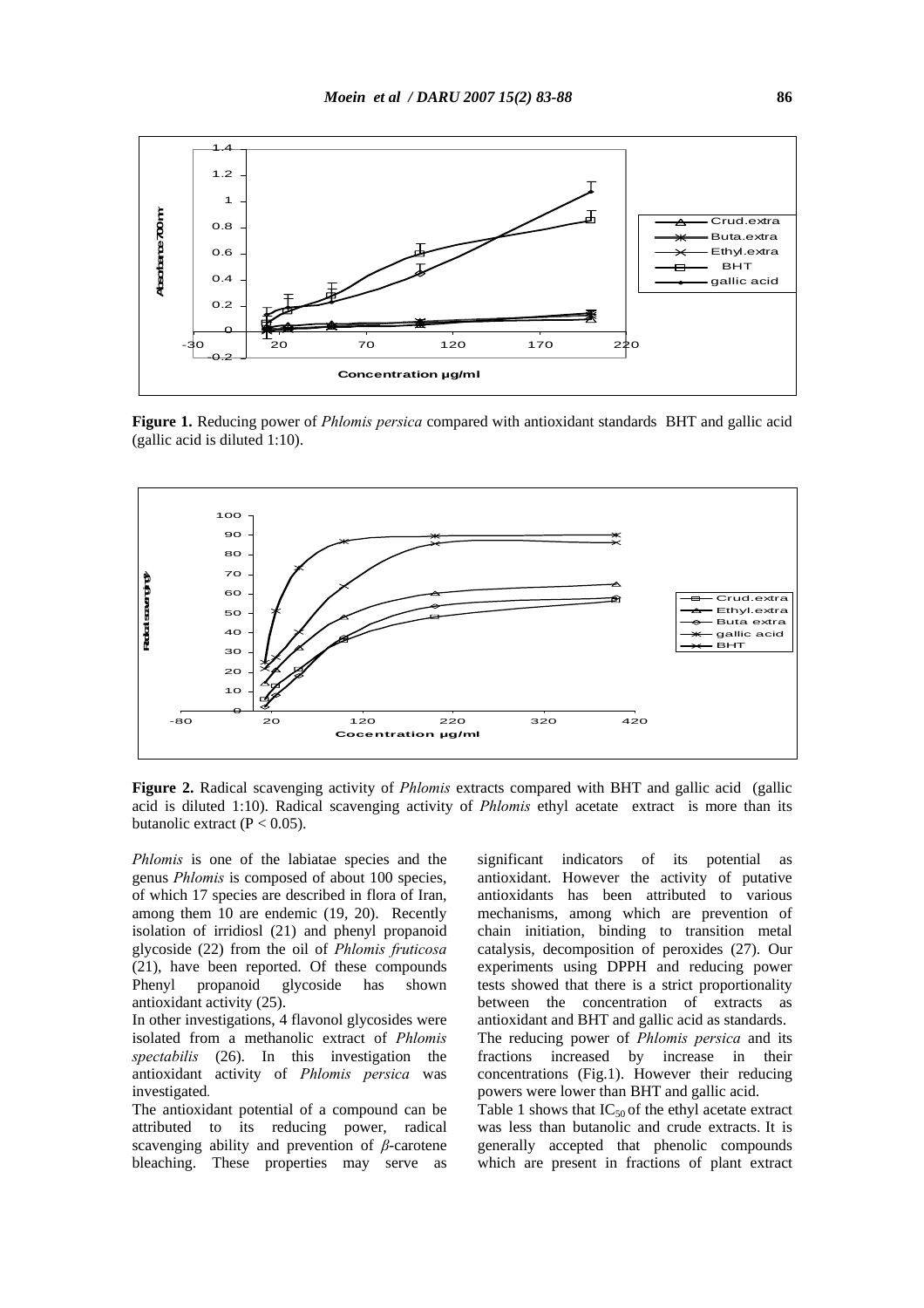inhibit the oxidation by donation of hydrogen atoms to scavenge free radicals (28).Furthermore, it is reported that the ethyl acetate extract is more active than other fractions in radical scavenging properties (28). Crude extract of *Phlomis* and its fractions (containing phenolic compounds) can inhibit *β*- carotene bleaching and there is a significant difference in ACC between standards and butanolic extract (P<0.001, F=424.06). Also a significant difference in ACC between BHT and ethyl acetate extract was observed (P<0.001,  $F=424.06$ ).

The amount of phenolic compounds of *Phlomis*  crude extract and its ethyl acetate extract were  $28.8\pm0.8$  and  $40\pm0.1$  mg/g respectively. The higher antioxidant activity of the ethyl acetate extract may be related to its higher phenolic compounds.

In this study, the cytotoxic effects of  $H_2O_2$  on non -immortalized fibroblast cells were evaluated by inhibition of the cell growth which was significantly suppressed in the  $H_2O_2$ -treated cells (Table-3). Addition of *Phlomis persica* extract before exposure to  $H_2O_2$  mitigated the cytotoxic

response and it was observed that this effect was concentration dependent. In other words a significant difference  $(P<0. 01, F=168.89)$  was observed between non-immortalized fibroblasts which were treated only with  $H_2O_2$  and the cells which were treated with crude extract or gallic acid before exposure to  $H_2O_2$ .

In conclusion, the results of this study indicate that this extract exhibits interesting antioxidant properties expressed by its capacity to scavenge free radicals (DPPH), prevention of lipid peroxidation, reducing ability and reduction of  $H<sub>2</sub>O<sub>2</sub>$  –induced cytotoxicity in human non immortalized fibroblast cells.

## **ACKNOWLEDGMENT**

The financial support of the Endocrinology and Metabolism Reseach Center is greatly appreciated. Also thanks are due to Mr. Kamali – Nejad (Department of pharmacognosy Shaheed Beheshti University of Medical Sciences, Tehran, Iran) for his assistance in identifying the species of plant (*Phlomis*) in this research.

## **REFERENCES**

- 1. Percival M. Antioxidants. Clin Nutr Insights 1998; 1-4.
- 2. Sies H. Antioxidant functions of vitamins. Ann Ny Acad Sci 1992; 669:7-20.
- 3. Langseth L. Antioxidants and diseases of the brain.Antioxidant vitamins. Newslett 1993; 4: 30.
- 4. Halliwell B. Free radicals, antioxidants and human disease: curiosity, cause, or consequence. Lancet 1994; 344:721- 724.
- 5. Vaya J, Aviram M. Nutritional antioxidant: Mechanism of action, analysis of activities and medical applications.Phytother Res 2003; 8(6):1-17.
- 6. Middleton COV, Harbored, EJB. Plant flavonoid in biology and medicine- biochemical, pharmacological and structure-activity relationships, Alan R. Liss, Newyork; 1986. P. 28.
- 7. Havsteen B. Flavonoids, a class of natural products of high pharmacological potency. Biochem Pharm 1983; 32(7): 1141-1148
- 8. Kuhana J. The flavonoids; a class of semi –essential food components: their role in human nutrition. Nutr Diet 1976; 24: 117-191
- 9. Middleton E. The flavonoids , Trends in Pharmaceut. Science 1984; 5: 335-380
- 10. Gill FA, Barberan F F, Tomas F. Distribution of flavonoid glucosides in members of the subfamily lamioideae. Lamiales newslett1992; 1: 14
- 11. Hartwell JL. Plants used against cancer. loydia 1969; 32: 247-290
- 12. Bruits M, Asres k, Bucar F. The antioxidant activity of the essential oils of Artemisia Afra, Artemisia byssinica and juniperus procera. Phytother Res 2001; 15: 103- 108.
- 13. Dapkevicius A, venskutonis R, Van Beek TA, linssen JPH. Antioxidant activity of extracts obtained by different isolation. J Sci Food Agric 1998; 77: 140- 146.
- 14. Pratt, DE. Natural antioxidants of soybeans and other oil seeds, In Autooxidation in Food and Biological Systems, Simic MG, Karel M (eds). Plenum:New York. 1980. P. 283- 293.
- 15. Chevolleau S, Mallet JF, Ucciani E, Gamisans J, Gruber M. Antioxidant activity in leaves of soma Mediterranean plants. J Am Oil Chem Soc 1992; 691: 1269- 1271.
- 16. Miliauskas G, Venskutonis PR, van Beek TA. Screening of radical scavenging activity of some medicinal plants and aromatic plant extract. Food Chem 2004; 85: 231-237.
- 17. Mosmann T. Rapid colorimetric assay for cellular growth and survival, application to proliferation and cytotoxicity assay. J Immunol Meth 1983; 65: 55- 63.
- 18. Gonales MR, Tejero J, Molero M, Casares MP. The labiatea family in popular medicine eastern, Andalucia. Lamiales newslett. 1992; 1: 27.
- 19. Rechinger KH. Flora Iranica. Graz: Akademische Druck Verlagsanstalt ;1982. P. 298-310.